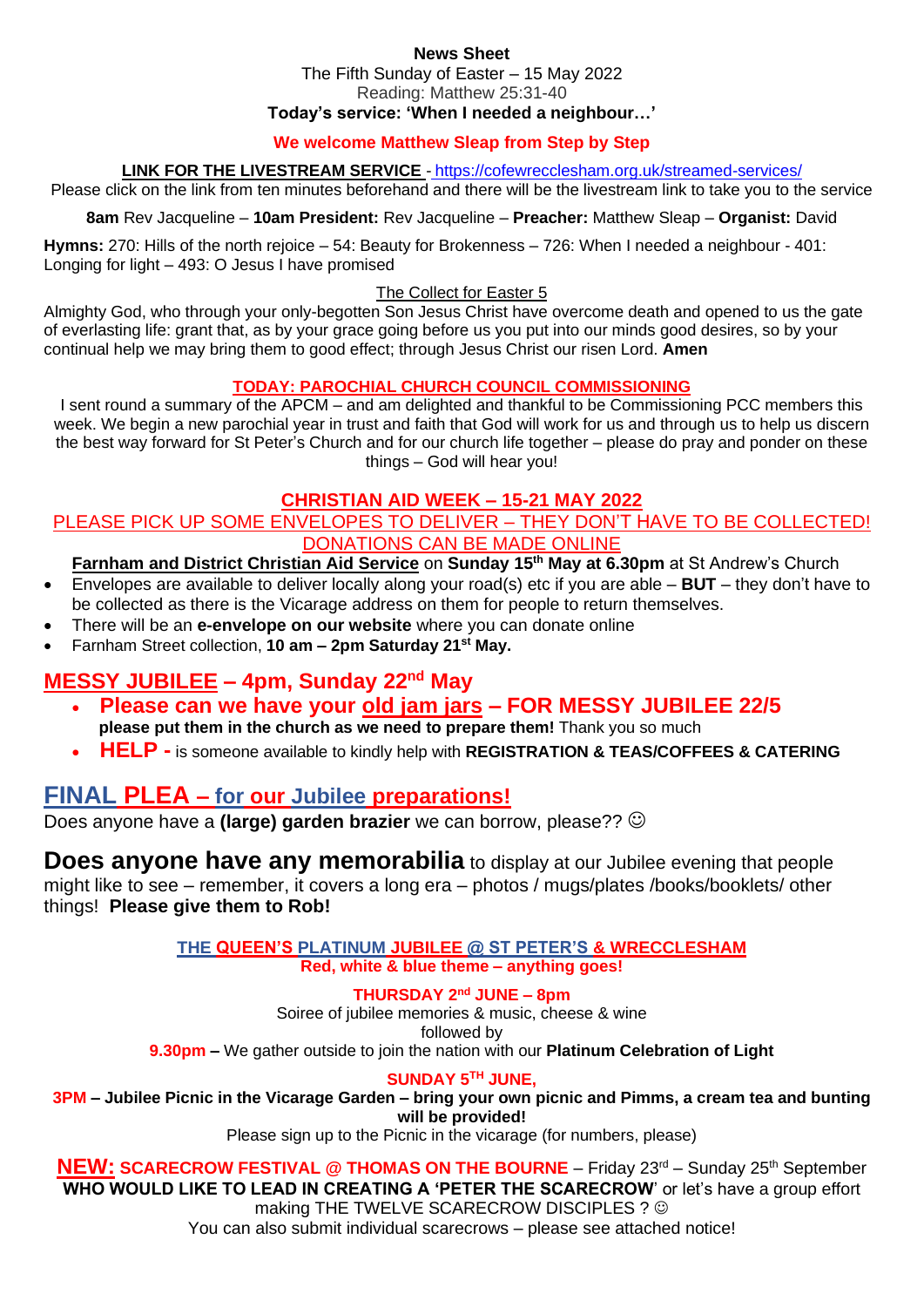### **COVID-19 RESTRICTIONS LIFTED – PLEASE NOTE:**

Face coverings will not be compulsory, but a personal preference – we will keep the north aisle available for those who wish to continue to socially distance. Being mindful of keeping each other safe – observing personal space – hand sanitising & ventilation will help us keep things as covid-secure as possible

Please contact Jacqueline on [vicar@cofewrecclesham.org.uk](mailto:vicar@cofewrecclesham.org.uk) or 716431 / 07806 775974 if you have a notice to share – or if you would like to talk about something else – her day off is a Monday….

**This week prayers are asked for** – Bob Parrott, Peggy Rapley (sadly back in hospital), for Sharon (Dawn's sister), Zoe Perkins – for all who are poorly, and give thanks for the healing and ongoing wellbeing of all recovering and on the mend from illness….

**RIP** – Deirdre Major – Deirdre's funeral will take place Wednesday 25<sup>th</sup> March at Aldershot Crematorium

**Please also pray for the life and work of our Church, that we might be part of God's loving and transforming grace here in our place, & in particular please pray in the seeking of more PCC members – PLEASE do consider whether you could offer some time to be on this group who oversee the running of St Peter's on behalf of us all…..**

### **FRIENDS OF ST PETER'S – a plea from Jacqueline**

We are hoping to form a 'Friends of St Peter's' that will attract supporters - people who love their parish church but who might not necessarily want to worship – but would like to see the fabric of the building and the sustainability of its presence in Wrecclesham flourish for the future.

**I need some help to get this off the ground – please speak to me if you or anyone you know might be able to be part of the working group to make this happen.** In the meantime, please pray into this idea – this is the best option we have right now to ensure that St Peter's will be able to operate as a viable church…

### **CHOIR / SINGING GROUP** - **TIM WOULD LOVE TO HAVE SOME SINGERS AROUND HIM AS HE PLAYS THE ORGAN – PLEASE HAVE A CHAT WITH HIM – it's all informal!** ☺

AND DAVID would like a singing group for 1<sup>st</sup> and 3<sup>rd</sup> Sundays, i.e. singing one or two new songs before the service for example… **Please see Tim or David If you are interested to know more – it will be lovely to revive some of our choral tradition and begin something new…** ☺

**HYMNS – you can choose! –** If you have a hymn that you would particularly like to sing to acknowledge an anniversary or just because you like it, please let Jacqueline know and we can make it happen! ©

### **CALLING PEOPLE TO JOIN THE SMALL GROUPS WHO MEET TO PREP/PLAN/KEEP AN EYE ON THE VARIOUS THINGS THAT HELP MAKE ST PETER'S TICK OVER:**

**Fabric and Finance Group – Events & Fundraising Group – Worship & Spirituality Group** Please speak to Rob or Jacqueline if you would like to chat about offering some time and talent for St Peter's in the name of the Lord!  $\odot$ 

**Rob has been chair of the Events Group but has less time at the moment and is standing down** – PLEASE DO CONSIDER JOINING US – EVEN TO BE CHAIR (although we all chip in  $\odot$ ) – TO HELP CONJOUR UP SOME NEW IDEAS AND WAYS TO RAISE MONEY AND HAVE FUN AT THE SAME TIME!  $\odot$ 

**BAPTISM AND/OR CONFIRMATION: Affirming our faith – all ages:** if you would like to consider affirming your journey of faith through Baptism and/or Confirmation, then please come and speak to Jacqueline about preparing for this very special occasion – it will be lovely to share the journey with you....  $\circledcirc$  (07806 775974 / 01252 716431 – [vicar@cofewrecclesham.org.uk](mailto:vicar@cofewrecclesham.org.uk) )

### **Thank you**

- Thank you to everyone who made this week's services & other Lenten Services run smoothly and to our servers, stewards, readers and intercessors – and musicians who give their time and efforts into make our services run well and reverently – we are blessed….
- Thank you especially this week to the grasscutters and to the church mouse who swept the steps and surrounds of the church – it looks lovely!  $\odot$
- And a thank you to everyone for all that you hold on your heart for St Peter's every prayer, every contribution of time, talent and money helps to keep our church a vibrant part of our community

**Farnham Assist** have published their new social events Programme – Farnham Assist reach out to older people who live alone or who are carers – there are fliers at the back of church. Please do take one if you or anyone you know might benefit from becoming part of the Farnham Assist community – monthly Sunday lunches – pie & pint club for gentlemen – knit & natter – Ladies pub lunches – day trips & walks – and transport to help – it's all there...  $\odot$